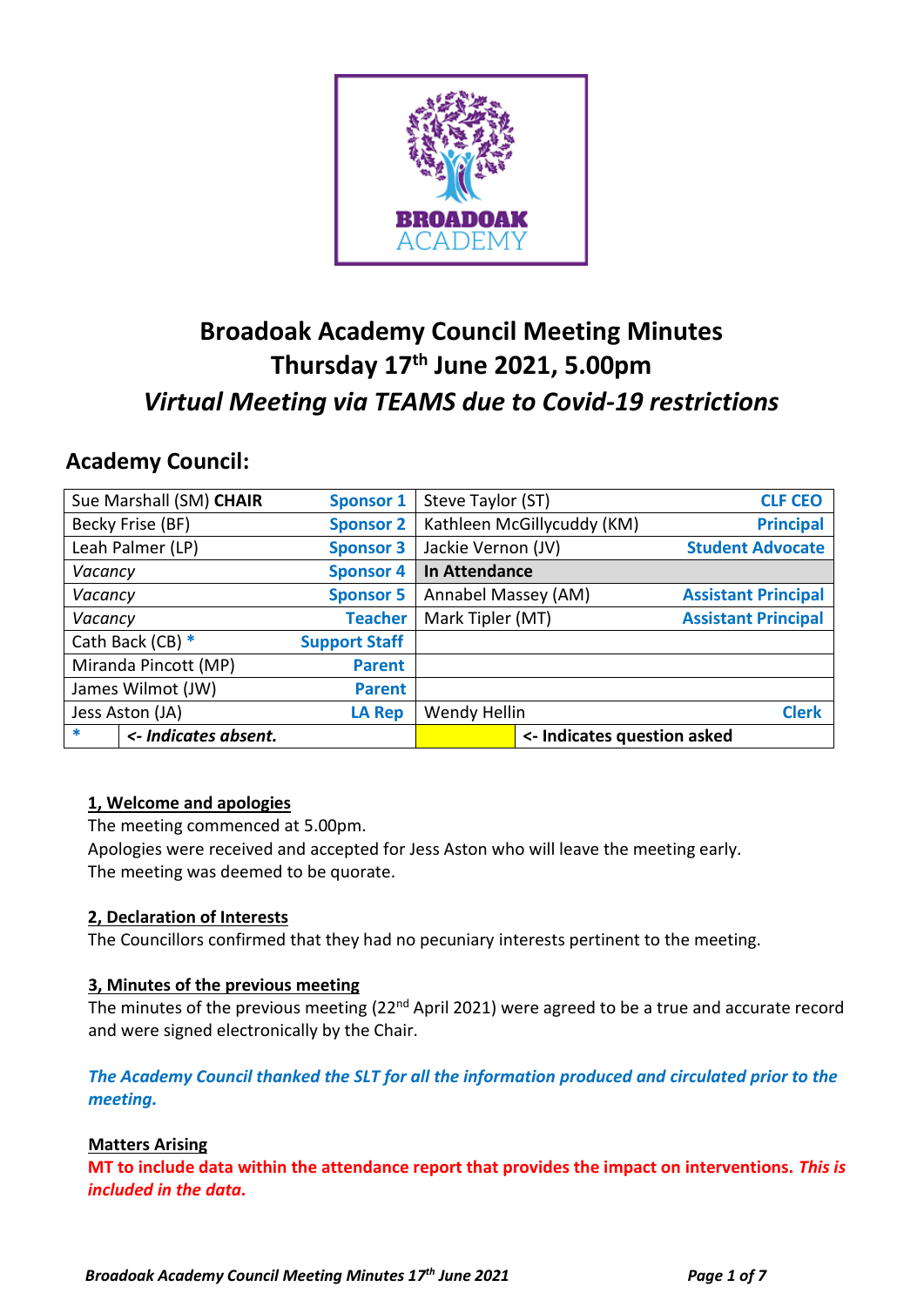## **4, Academy Council Report**

## **4.1 Wellbeing - KM**

#### **What do the staff survey results tell us about staff wellbeing?**

It varies depending on the role of staff.

. The survey took place in late November and results were expected to be worse than they were. Some colleagues do not recognise professional development opportunities when they see them or are in them. The results show less communication from the senior team than desired, yet there was a specific drive around the Heads of Faculty owning the line of communication and empowering their teams to lead. As senior leaders, we need to champion the wellbeing survey to ensure we have a higher survey completion rate.

#### **What percentage of staff completed the survey?**

This was included in the last set of papers. *(Post minute note: Response rate was 61.11%)*

#### **Is there a year on year comparison?**

No this is the first time we have carried out this particular survey. The industry practice is to do this every other year; it may take place more frequently due to the pandemic.

#### **Are you convinced staff get the support they need for wellbeing?**

The avenues of support are there; it is less clear if colleagues are taking them up. It is partly due to people taking personal responsibility for their wellbeing. If anyone indicates they need help, they are certainly directed to the appropriate channels.

#### **4.2 TAG process – AM**

## **The TAG data is showing signs of improvement. How do you know the improvements are as a result of school improvement rather than the TAG process and how will you ensure that improvement is sustained for Year 10 as they move into Year 11?**

There will be progress moving forward. This is because of the learning we have had from both the CAG and TAG processes. It has been phenomenal. Staff know the assessment objectives and have been able to support students to be successful. They know what work needs to look like at each grade level and this has taken the Heads of Faculty to another level. We will see a difference in their knowledge and ability to support students going forwards. There have been many strategies and interventions carried out under raising attainment which have led to the improvements we are now seeing. We have held Heads of Faculty to account and at every stage have questioned them on the attainment and gaps. We again had an 80 day plan and this will be done next year.

#### **How is that learning transposed to ensure improvements are sustained for the future?**

The learning has been varied and broad. It includes things like what to teach at specific times, how to support students leading up to assessment, and work on pedagogy and classroom practice which has developed as a result of the pandemic with remote learning. All this leads to the students getting a solid understanding and pushing them forwards on the improvement journey. The way that TAG is structured leads to success for students. In some subjects, such as history, students would normally sit 3 papers meaning a huge amount to learn over 3 different time periods in history. This can be challenging for students to maintain that level of knowledge across all subjects. TAG means we are able to test students on what they have already been taught and can make effective decisions about the best time to test them. Students can then bank that assessment topic and move on and are often more successful under this model.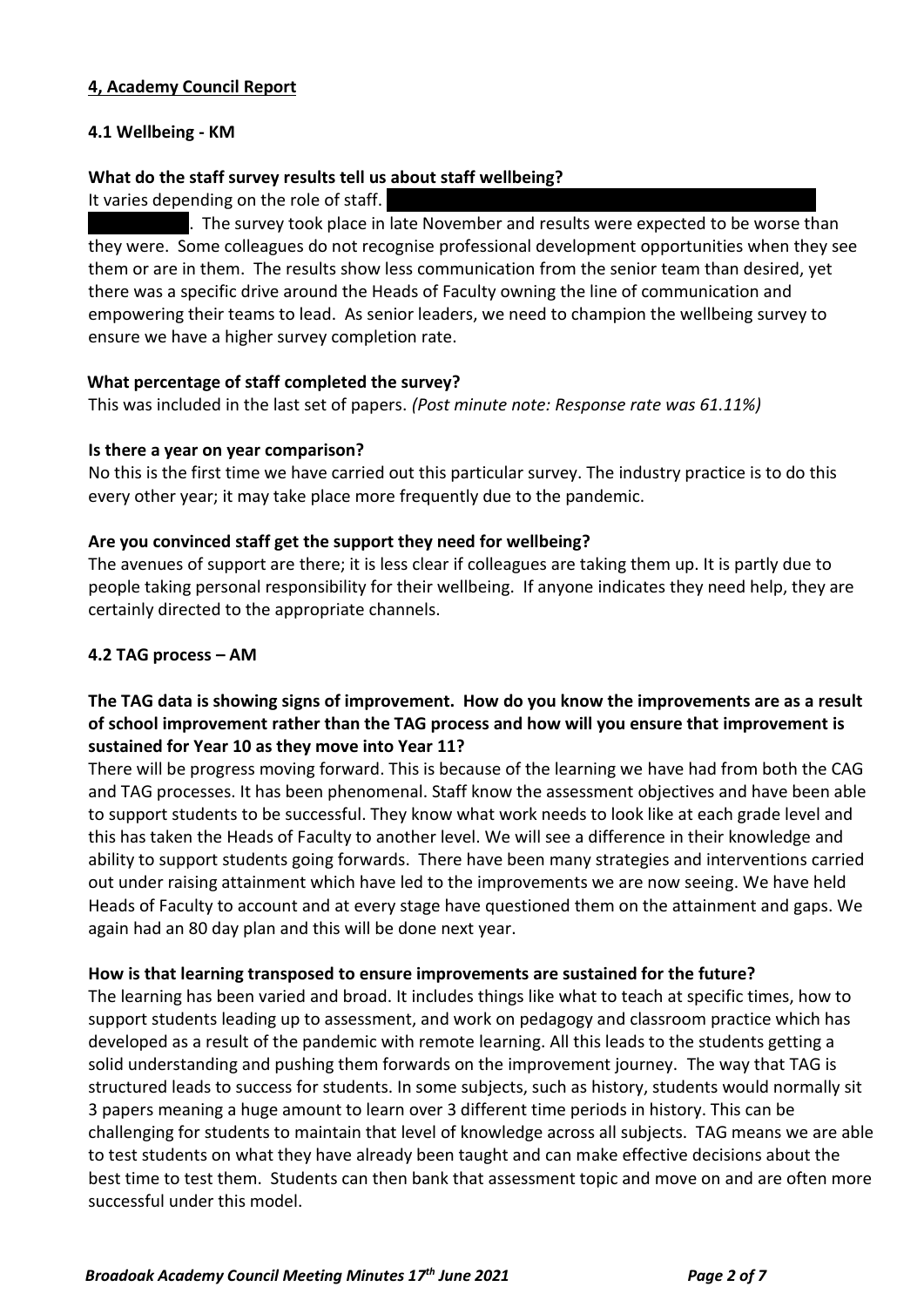There has been significant work undertaken to identify the necessary access arrangements for the current Year 10, including a significant resource put into screening students so we know what they need and this has had a huge impact on their confidence in the classroom. For our most vulnerable Year 10 students we have a couple of small bespoke classes, with specifically chosen teachers in order to further build their confidence for next year. This is a complete change to the way we deploy our student support team, from a model pre-pandemic where the student support team were all over the academy, to a model now where they work in year group pods to ensure they understand the children and know the families really well. We have seen some fantastic outcomes for our vulnerable Year 11 students so it is starting to pay dividends.

## **You say you have used the best practitioners in Year 11 and have made great gains. This model will not be sustainable in the long term; those teachers will need to be released to work in lower year groups. How sustainable is it to keep what we have learned from TAGs and CAGs if we remove our best practitioners from Year 11?**

Putting those staff members in Year 11 was a Covid-19 led decision and is not sustainable as we want to support KS3 to ensure that in coming years we do not have to intervene so heavily in Year 11. Moving those staff will not take away the knowledge from the departments; there has been valuable and sustainable learning that has taken place.

## **Some students may not receive the grades they had hoped for or expected. Will the appeal procedure differ for SEN students? How will the school help with making new FE plans at short notice?**

We have been working in conjunction with partners in Somerset to put together a North Somerset Year 11 offer so we are not worried about progression planning at short notice. There is high sign up to FE courses, however, the risk will emerge late into the Autumn term and early next Spring; both of which are points at which students are known to drop out of the system and we need to mitigate that risk.

In terms of appeals for SEND, the process is the same as for all students with the exception that the centre may not have taken into account the access arrangements. We have been incredibly robust in this area which has been part of the TAG process form the outset, both locally and across the federation.

*SM thanked AM and she left the meeting.*

## **4.3 Attendance**

## **Thank you for providing the additional data. How is the attendance of PP students? Is the academy having a positive impact on the attendance of vulnerable learners?**

On the return from lockdown, the gap between PP and non PP students is bigger than ever. We have put a lot of interventions in place for disadvantaged learners and SEND students, however, this includes things like bespoke part time timetables for those in our KS3 hub. Whilst it means we get those students back into school, it is for a reduced amount of time and this impacts on attendance. The gap was at 10% and has now closed to 8%. This week there is a reduction in the number of students on reduced timetables and this will improve attendance and should start to close the gap, even though there will be a lag.

Attendance figures for the whole academy have lifted significantly over the last couple of weeks. The greatest gap is now in Years 7 and 8 where there is a lot of anxiety and mental health concerns. In May attendance reached 90% overall with Year 8 as high as 95.9%. We have changed the system on the follow up to absence.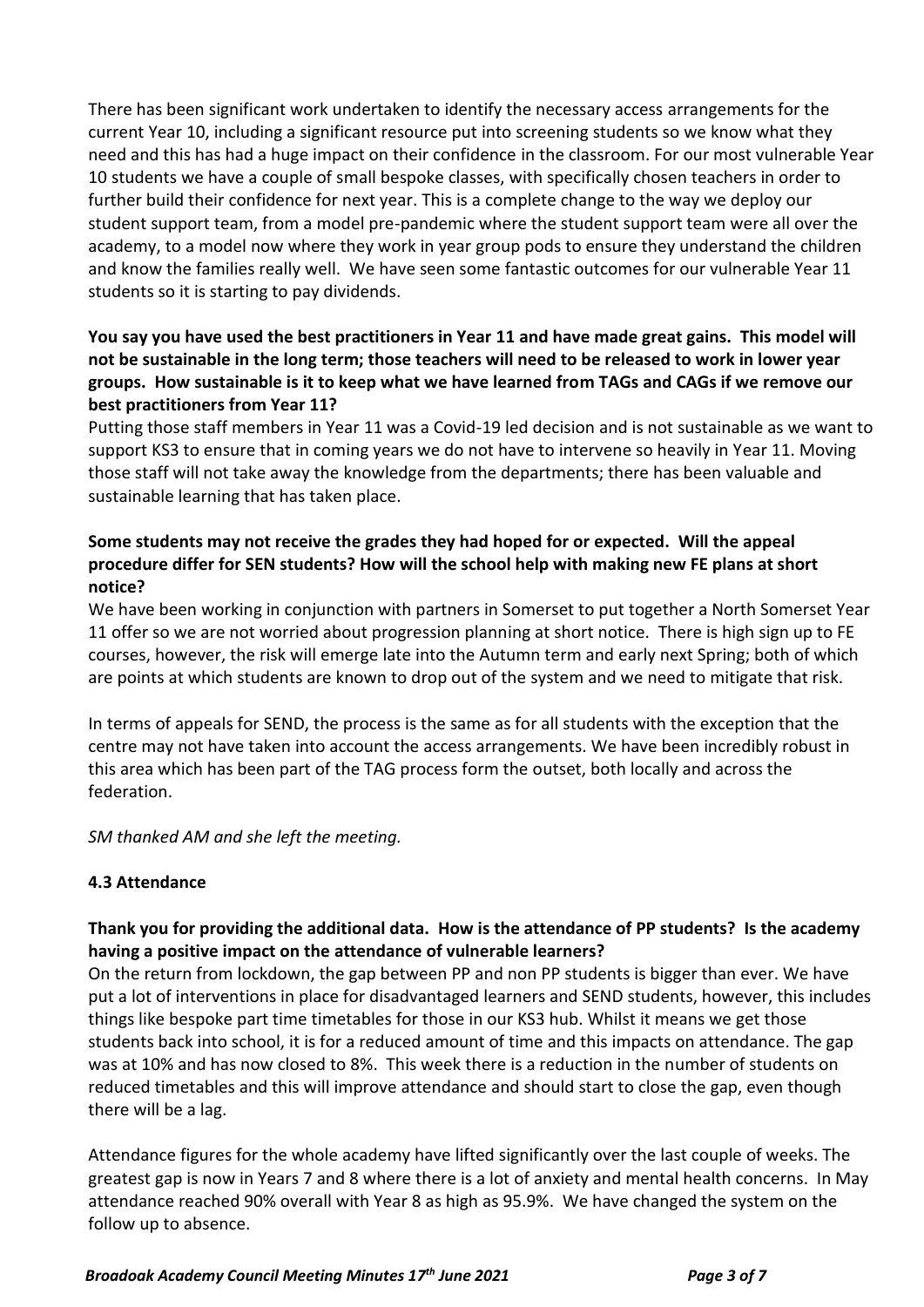#### Action: Future figures on attendance should include the differentials.

#### **Regarding Year 6 transition, what work have you done with the feeder schools to identify those Year 6 students at risk with attendance students?**

The Head of Lower School has had a number of transition meetings with primary schools, supported by Bella for SEND. Our EWO works with us and the ELAN (Extend Learning Academies Network) schools so we know who those students are and have flagged them. Some work will be done with those families ahead of the summer and during the Big Summer of Fun we will prioritise disadvantaged and vulnerable students including those with lower attendance.

## **Is there a visible correlation to SEND and attendance vs non-SEND students? What are the main reasons for SEND student absence; is it predominantly illness or other?**

There is a gap of 4% between them and their peers. Those students attending hub provision build up their confidence in coming to school but due to the reduced timetable it caps their attendance to 50%. In terms of reasons for absence there is a lack of resilience to learning. The SENDCO and her team are great at supporting them to get back in to school and we make regularly phone calls home to support those students. A change in procedures means that every child not in gets a call from a key adult in their Year team; the staff prioritise calls to LAC and those on child protection plans, followed by SEND and then PP.

#### **Can we sustain these activities through next year?**

Yes, KM has challenged me and asked me what is needed and wanted in order to improve attendance so those activities will continue. There is an ongoing tension between attendance and meeting the needs of children. The young people who need to be on bespoke timetables are not best served by mainstream provision. There are some students with an EHCP that says they should be in specialist provision, but there is a lack of places across North Somerset.

#### **Has the AC got a role in supporting you to push for specialist places for your students?**

That depends on the ACs influence in the sector. Work is underway via the EEPB Inclusion summit and we are involved in that as a federation.

## **How many students are there that require different provision?**

There are five or six at most.

## **In terms of transition into Year 7 for all students, are you confident that the right strategies are in place to support that?**

The strategy is there, however, the reality is complex due to the pandemic. We had planned events with our sibling schools, Priory Learning and primary feeders around the next big step project for the first week of July. Due to Health and Safety needs these cannot now be in person events. Transition meetings are taking place and we have collated a huge amount of data to give us a clear indication of where Year 6 students are in terms of reading, writing and maths. We also have the pupil passports, that they complete themselves, to give us additional information.

## **4.4 Brilliant Club**

MT reported that the government have been discussing the use of catch up funding and tutoring. This is partly funded by the government but with a significant cost to the academy. The academy have been successful in their bid with the WIN project to cover the cost of this. Tutoring will focus on the most disadvantaged students first, and will then be opened up to other students. This means that up to 72 Year 10 students will access 15 hours a week form a PHD researcher for English, maths or science. The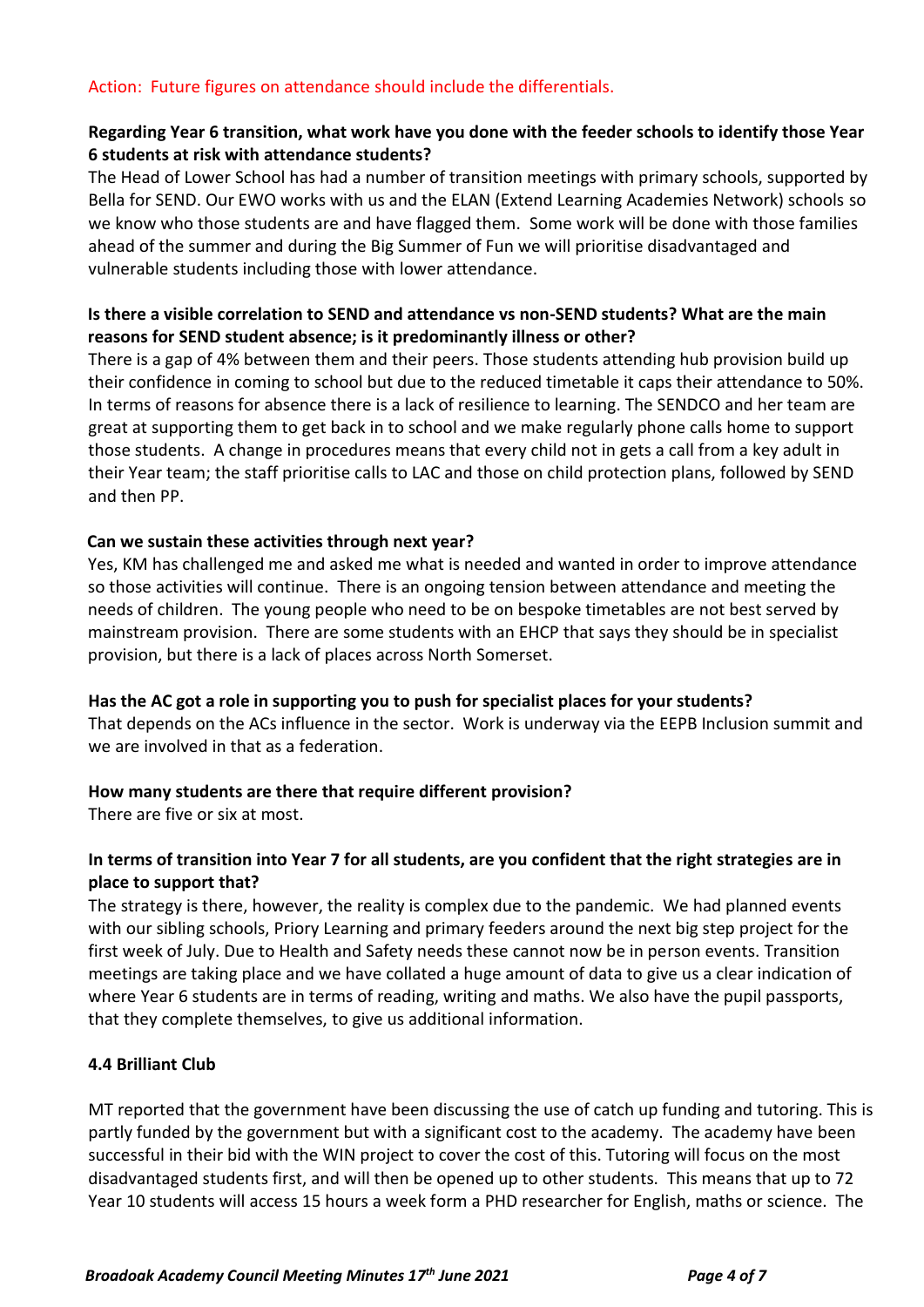funding totals £28k and the tutoring started this week. We are putting a case together to rollover any funds not used this year.

#### **4.5 Quality of Education**

## **How do those monitoring the day to day quality of education use student voice to inform their judgements?**

Student voice is picked up by the eyes and ears of adults in the building. We need to be mindful of making snap judgements when we see or hear single pieces of information. We listen to what is said a then make a decision about if it is reactional or useful feedback; we look for patterns and repetitions in what the students are saying. Formal student voice happens via student parliament and this is shaping the agenda for the school, particularly in terms of EDI. There is an LGBTQ+ group and an ecocommittee. These give pupils a powerful voice; pupils are confident and are gaining wonderful vocabularies.

## **In terms of students understanding how that input and feedback is used, how do you let them know what they say leads to decisions about their future and that of the academy?**

They know how formal feedback is used, for example, in pupil parliament. If informal feedback is given, such as in the lunch queue, they don't necessarily know what we do with that and whether they should know depends on the information; sometimes it will not be appropriate.

#### **What are the changes to tutor time?**

Tutor time is the area most impacted by moving to pods. Teachers are moving between classes and there is less of a family feel. Behaviour and ethos has taken a hit. We are now taking a more direct approach and are more directive around what needs to take place in tutor time each day. In terms of impact, this is challenging at the moment as we are unable to have whole year assemblies or whole school events.

## **JW has offered to assist the careers lead with the government policy, Gatsby benchmarks and recent reform. How is work on careers progressing? Do we have the benchmarks in place to make sure we have things right at beginning of term?**

The Compass assessment has been carried out and we are meeting with the Compass Careers Co again next week. The programme is not yet where we want it to be. We have been able to run virtual work experience for Year 10s and there will be a focus on running Broadoak talks including having guest speakers. Before the end of term a few students are meeting one of our local mayors. **ACTION: An agenda item on Careers will be added to the agenda for the next meeting.**

**ACTION: BF requested an agenda item at the next meeting regarding curriculum and option choices – specifically the lack of take up for subjects such as music and dance at GCSE, and a discussion around what might be happening at KS3 that prevents students choosing those subject.**

#### **4.6 Health and Safety**

KM reported that the H & S report has now been uploaded on Teams. The report suggests H & S in the academy is good. JV reported that most areas were coming out good and that there may also be some areas of outstanding.

## **5, Safeguarding**

**The safeguarding audit has a large number of actions. Please can you talk us through the main points and your priorities?**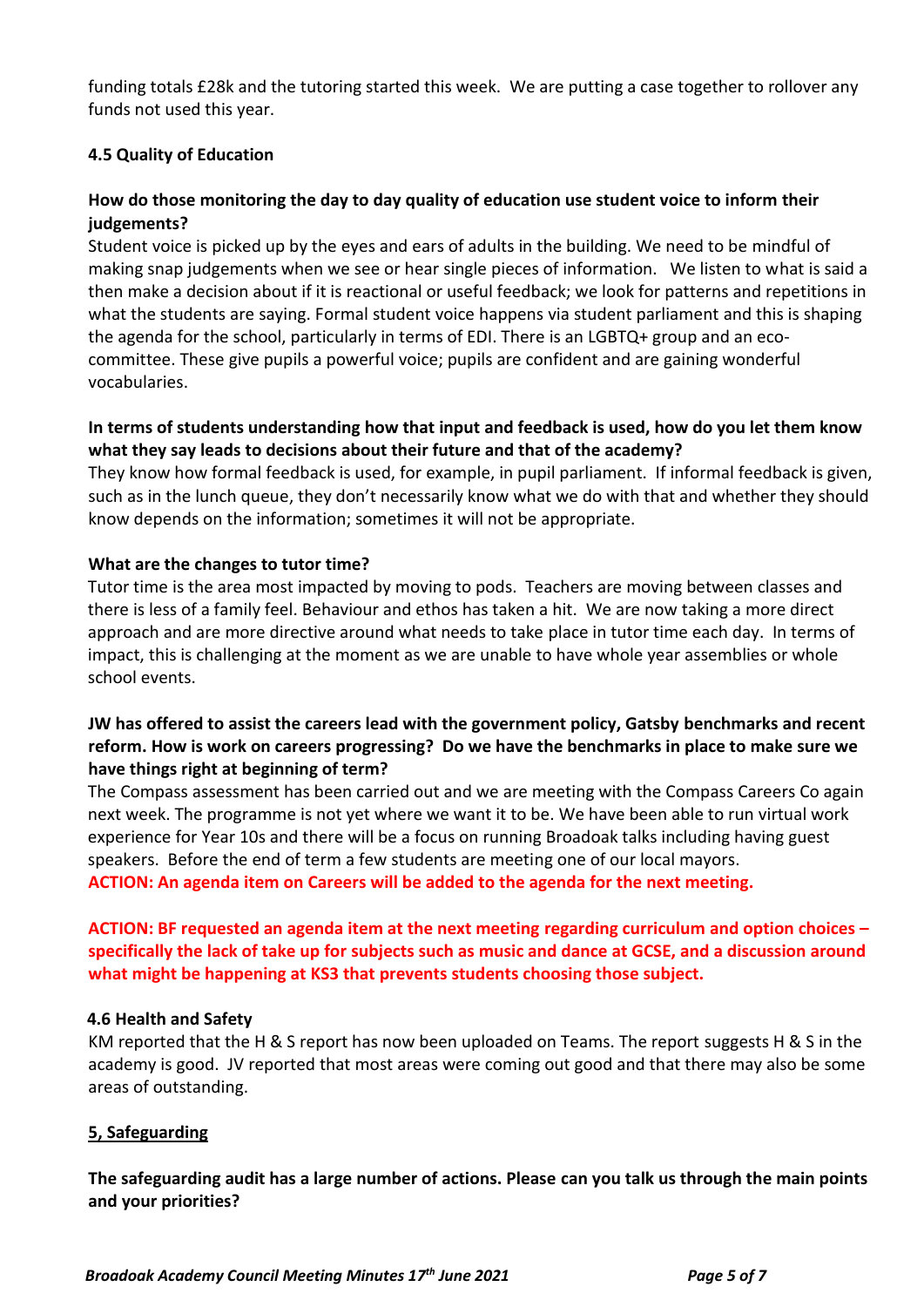This is the first time I have completed the audit and have worked on it with other colleagues around the SCR and policy work. Various members of the safeguarding team have also contributed including the PHSE lead with regard to how we deliver the safeguarding strands of the curriculum and use our scheme of work across the five years. From that there are over 500 actions to carry out and we have tried to split those into categories such as those we can fix quickly and those that are statutory. The whole action plan is a key focus for me at present.

If we consider some of the areas already highlighted in this meeting such as reduced timetables and the balance between using hub provision vs attendance, being able to deploy best practice is of real importance. There is a focus on young carers and we have gathered knowledge during lockdown around what support they need and are looking at training and general CPD for staff to lift the culture of safeguarding.

## **There are concerns around the increased number amount of sexual violence, harassment and county lines. How are you ensuring the safeguarding of vulnerable students when they are not in school because they are on a part time timetable?**

Firstly, we have reduced the number of students on part time timetables. We have worked with Steve Bane, DSL for the trust, to devise a set of protocols for any student on a reduced timetable. This includes a checklist and a clear timeframe and next steps for returning to a full timetable. Risk assessments are completed for those vulnerable students. If we are not confident they are safe off site, then they remain on site when not on timetable, usually in hub provision and have work set for them to complete.

## **Regarding vulnerable students and the increased sexual violence, harassment and exploitation, are there any examples of where you are working with external agencies, particularly the Violence Reduction Unit?**

This is an increasing and complex area. There are newly published protocols and guidance published and we are receiving training across the federation. We are working with partners in the police. I (KM) am a member of the Violence Reduction steering group which supports the commissioning of projects, submission of bids and we are very involved with them. The academy has been successful in winning a bid with that group (I was not part of that decision making process).

## **Is it making a difference to the ability of staff to deal with these issues?**

It is still relatively new but has made a difference in that we are able to commission and link families to support. It is a little too soon to define impact.

#### **Do our students feel safe, and how do you know this?**

Overall our students feel safe in school. We are doing a big piece of work around all students feeling that they have a voice and there is further work to do in terms of the use of homophobic, transphobic and other prejudicial language. Work is beginning with student parliament and the sub-groups and in PHSE lessons.

## **ACTION: ST suggested the AC invite some students to the next AC meeting to talk for a short time and to respond to questions from the AC.**

#### **Referrals for anxiety and mental health have risen. How do we know the support and counselling offered is effective?**

I cannot fully answer this yet. In terms of counselling the students find it useful and attend regularly once it is set up.